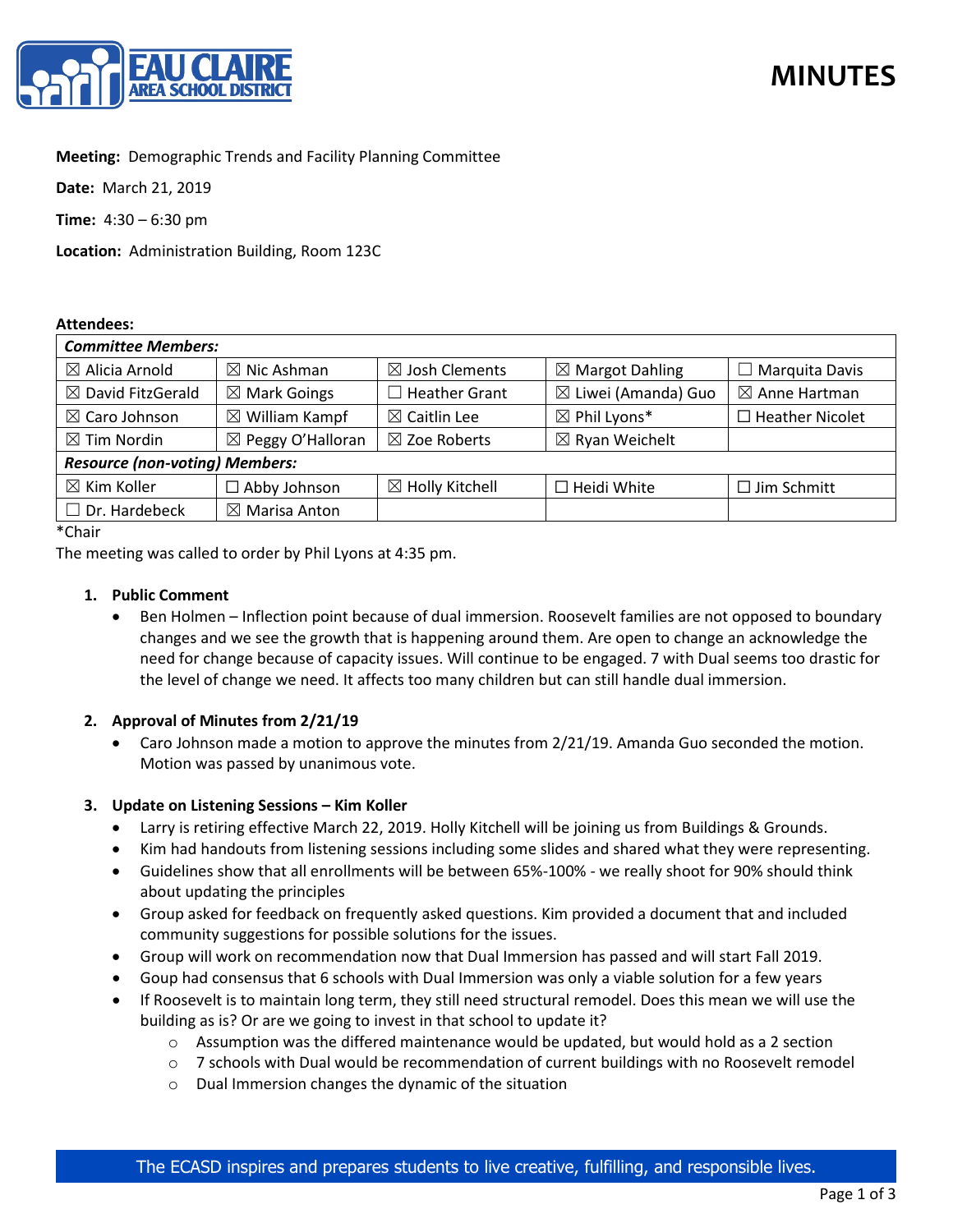- $\circ$  This map is a great option to fix under and over capacity issues on the northside schools
- $\circ$  Group previously unanimously voted to rescind the original Roosevelt recommendation for remodel
- o Can we look at the needs of the District as a whole?
	- We are completely ignoring the PK issues and leaving Roosevelt
	- Where are the children for dual coming from? Putnam had the highest interest, but there will be kids across the District that will go to Longfellow
- $\circ$  We need to find some money for the south side; the enrollment will continue to grow on the southside
- $\circ$  Is there a rush now to make this decision? This is a lot of information and it is difficult to understand. We called them listening sessions not informational sessions, we should take the District feedback into context
- $\circ$  Roosevelt needs maintenance what about the plan to buy the land next door and rebuild?
	- This is an option for PK, but it isn't helping for the elementary overcrowding right now
- We need to keep cost in mind and to see what our opportunities are... don't see the community spending more money when there more seats available throughout the district.
- Roosevelt 4K, southside building, redistricting across the district are all needs
- There will be all new elementary boundaries after we add space on the south side. Will be more cost effective to move them once we add on
- School financing is an issue in districts across Wisconsin and most of our money goes to staffing
- Families are saying that northside families may not support referendum because south side is getting more than the north who is getting things taken away
- Why would we put both 4K sites in the same area? Programmatically this makes sense because of traveling teachers for student needs
- We cannot spend money that we don't have, we need to make the least cost option the number one recommendation
	- $\circ$  At the end of the day if we can't keep the lights on, we need to choose something that we can afford
- Board has asked a lot of Demo & Trends and people have put hours into this project.
	- o Need to pay an outside consultant to do this
	- o Finding the final options is almost impossible
	- o We have been spinning our wheels and need the Board to give feedback
- Need a Board member to be on the Committee!
- Need to be able to redraw for 5-6 years no work there are a lot of things going on
	- o We need to keep 20% open for shifting and new development
	- o We solve the issues for free if we just redraw all the boundaries
- Before the district spends money on facilities, they will say to use the facilities that we have before we build
- We need to look at this in more broader terms at the end of the day there are north side schools that are at 50% and southside schools that are at 90%+
- With dual and shifting we cannot repurpose Roosevelt to 4K
	- o There is a lottery to get into Dual Immersion
- There are only 62 seats left on the south side
	- o You would need a referendum to fix
- 4K cannot be solved without a referendum
- Roosevelt differed maintenance would take all of our 5-year capital and no other building maintenance
- Little Red is a 1 section facility that needs maintenance and we use it as a storage facility at this time
- If the Board needs an answer now, 7 schools with dual proposes a solution with not addressing 4K
- Option 3, 7 with 2 section Roosevelt and referendum
- 4K and grade school kids are very different
	- $\circ$  Thinking we have to look at the district if we shift kids on the north side what will it look like